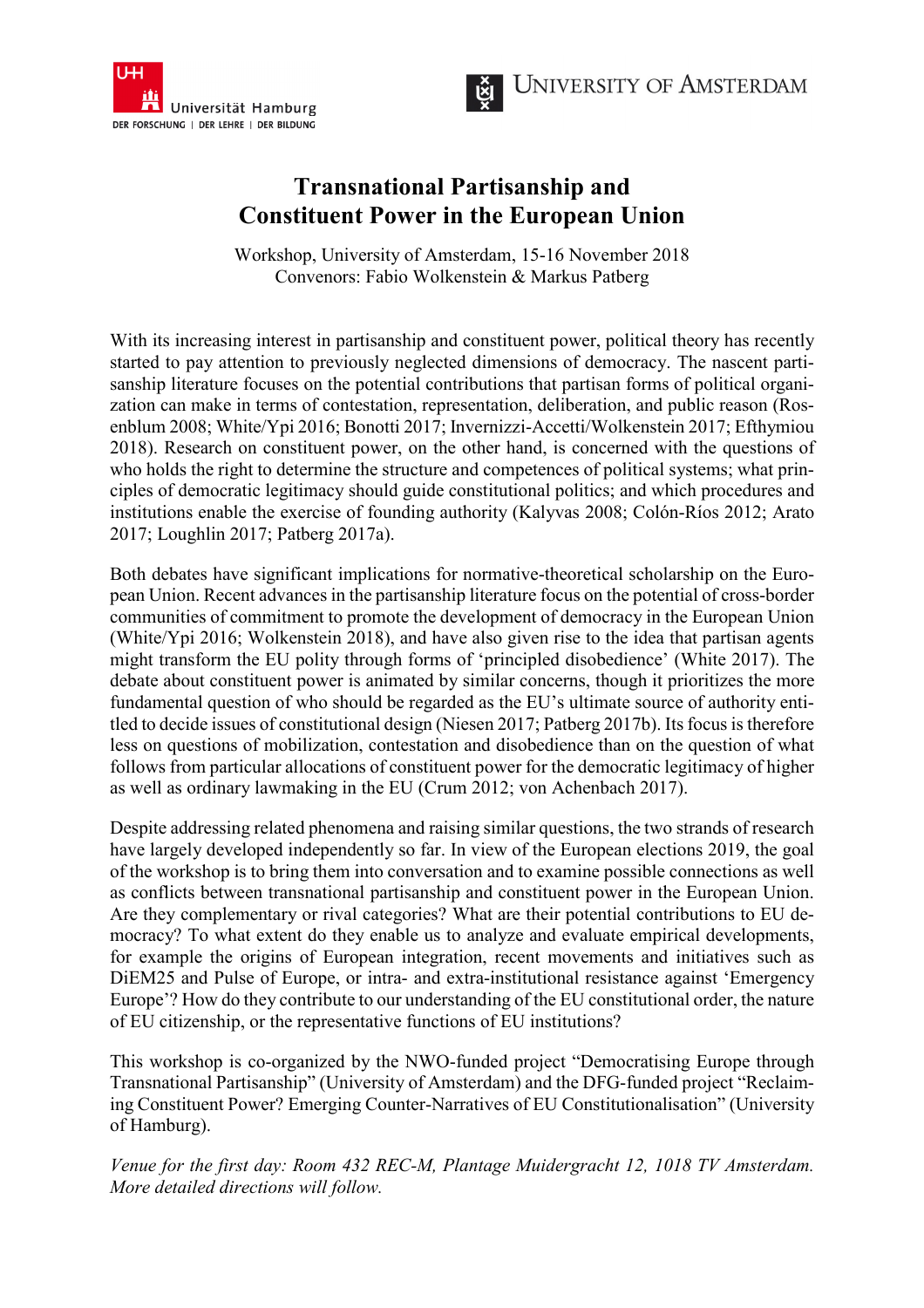## **Program**

Thursday, November 15, 2018

| $13.00 - 13.30$ | Arrival of participants                                                                                                                   |
|-----------------|-------------------------------------------------------------------------------------------------------------------------------------------|
| $13.30 - 13.45$ | Welcome & Introduction                                                                                                                    |
| $13.45 - 15.45$ | Session 1: European Citizenship: Rights and Parties                                                                                       |
|                 | "Transnational Partisanship in the EU: Opportunities, Incentives and Ob-<br>stacles", Lucy Kinski (University of Düsseldorf)              |
|                 | "Not up for Grabs! How to Robustly Protect the EU's <i>Pouvoir Constitu-</i><br>ant Mixte", Dimitrios Efthymiou (University of Frankfurt) |
|                 | Comment: Jan Pieter Beetz (Utrecht University)                                                                                            |
|                 |                                                                                                                                           |
| $15.45 - 16.15$ | Coffee break                                                                                                                              |
| $16.15 - 18.15$ | Session 2: European Parliament: Representation and Agency                                                                                 |
|                 | "The EU's Constituent Power and Partisanship in the European Parlia-<br>ment", Jelena von Achenbach (University of Gießen)                |
|                 | "EU Constituent Power and Collective Agency: Lessons from the Experi-<br>ence of the European Parliament", Ben Crum (VU Amsterdam)        |
|                 | Comment: Antoinette Scherz (University of Oslo)                                                                                           |

Friday, November 16, 2018

| $09.00 - 11.00$ | Session 3: European Protest: Disobedience and Popular Sovereignty                                                                        |
|-----------------|------------------------------------------------------------------------------------------------------------------------------------------|
|                 | "Transnational Partisanship and Principled Disobedience in the European<br>Union", Jonathan White (LSE)                                  |
|                 | "Constituent Partisanship: Articulation, Activation, Exercise", Peter Nie-<br>sen (University of Hamburg)                                |
|                 | Comment: Natasha Basu (University of Amsterdam)                                                                                          |
| $11.00 - 11.30$ | Coffee break                                                                                                                             |
| $11.30 - 13.30$ | Session 4: European Transformations: Ordinary and Extraordinary Politics                                                                 |
|                 | "Transnational Partisanship and Networked Constituent Power in the EU",<br>Fabio Wolkenstein (Aarhus University/University of Amsterdam) |
|                 | "Extraordinary Partisanship in the European Union", Markus Patberg<br>(University of Hamburg)                                            |
|                 | Comment: Astrid Seville (LMU Munich)                                                                                                     |
| 13.30           | End of workshop                                                                                                                          |